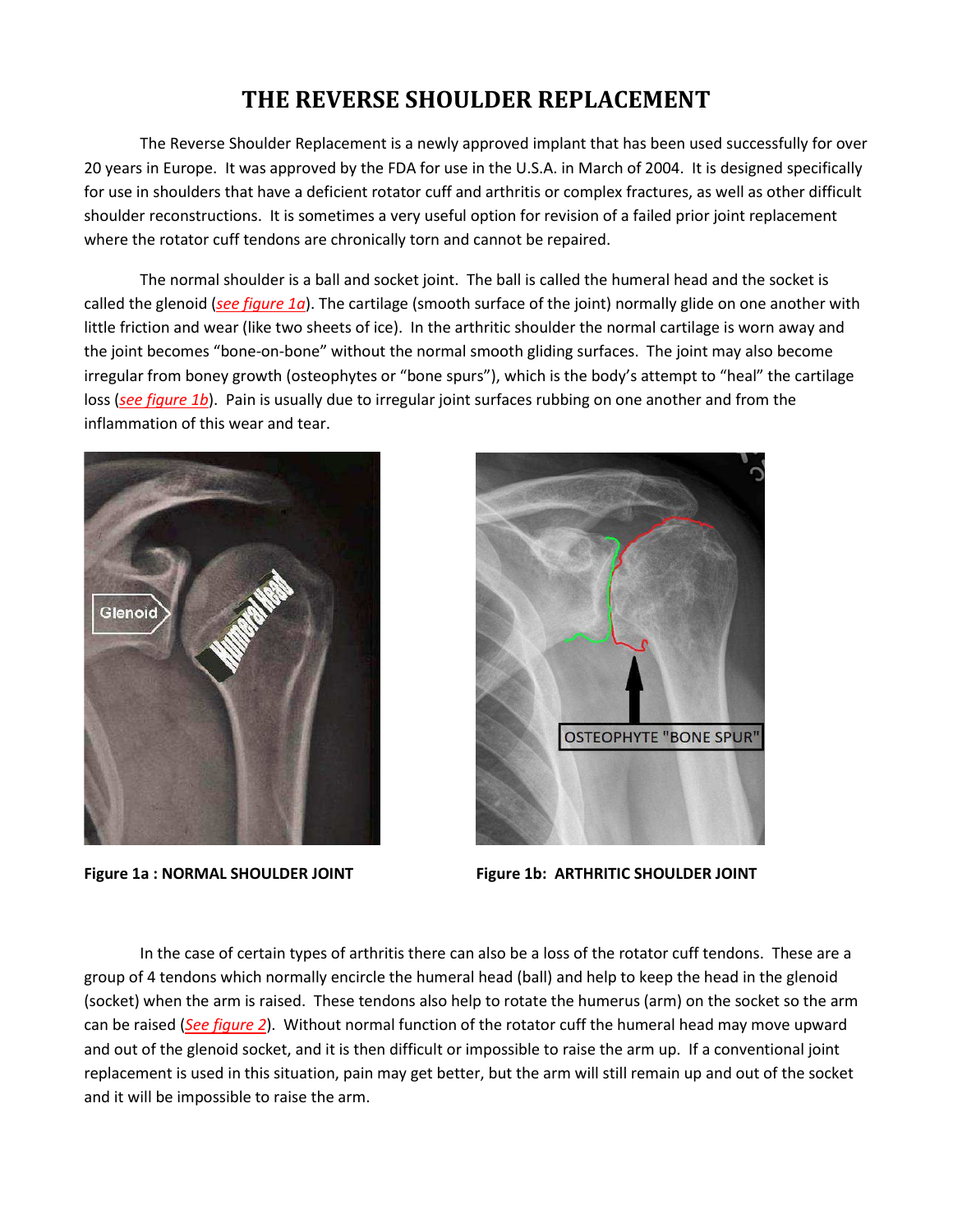**FIGURE 2: Rotator Cuff Function: the rotator cuff muscles hold the ball in the socket so the shoulder can rotate during movement. The rotator cuff also helps raise the arm** 



 The Reverse Shoulder Replacement changes the orientation of the shoulder so that the normal socket (glenoid) now is replaced with an artificial ball, and the normal ball (humeral head) is replaced with an implant that has a socket where the artificial ball rests. This type of design completely changes the mechanics of the shoulder and allows the artificial shoulder joint to work even though the rotator cuff is no longer working or when there is significant bone loss.

INDICATIONS FOR THE REVERSE SHOULDER REPLACEMENT

### 1. ROTATOR CUFF TEAR ARTHROPATHY

Rotator Cuff tear arthropathy is a complex shoulder problem that occurs when there is a large tear of the rotator cuff tendons that causes arthritis in the shoulder joint. In a normal shoulder, the rotator cuff tendons hold the humerus (ball) centered in the glenoid (socket). Where there is a large tear, the humerus drifts upward and there is a loss of cartilage and arthritis develops (*see Figure 3*).



### **FIGURE 3: NORMAL SHOULDER COMPARED TO ROTATOR CUFF ARTHROPATHY**

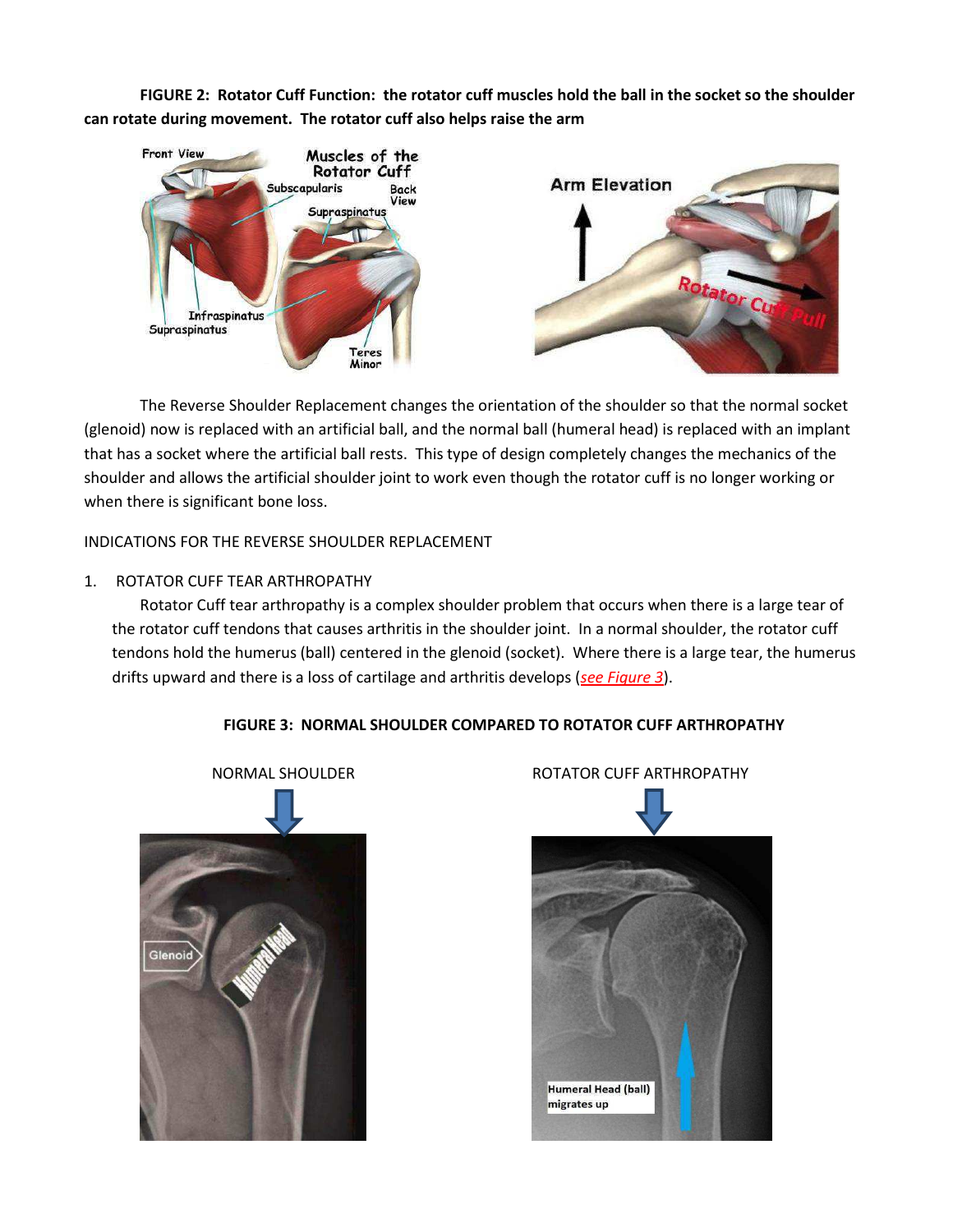In this condition, a standard rotator cuff repair will not be effective because it will not help the arthritis. A traditional shoulder replacement will also not be effective because the shoulder will not function properly because the muscles are still torn.

A solution which allows both pain relief and improved function is the Reverse Shoulder Replacement. This type of replacement takes care of the arthritis by replacing the worn out joint surfaces with an artificial joint made of metal (cobalt chrome) and plastic (polyethylene) (see Figure 4). These materials have been in use for many years in traditional shoulder, hip and knee replacements.



### **FIGURE 4: REVERSE SHOULDER REPLACEMENT**

Reversing the ball and socket changes the mechanics of the shoulder in order to improve active range of motion and strength. This is because the force of the deltoid muscle is increased by moving the center of rotation of the joint inward (medially) and downward (inferiorly). The tension on the deltoid is increased, so this muscle has a better mechanical advantage to raise the arm (*See Figure 5*). The result is the patient can raise the arm higher and even sometimes overhead.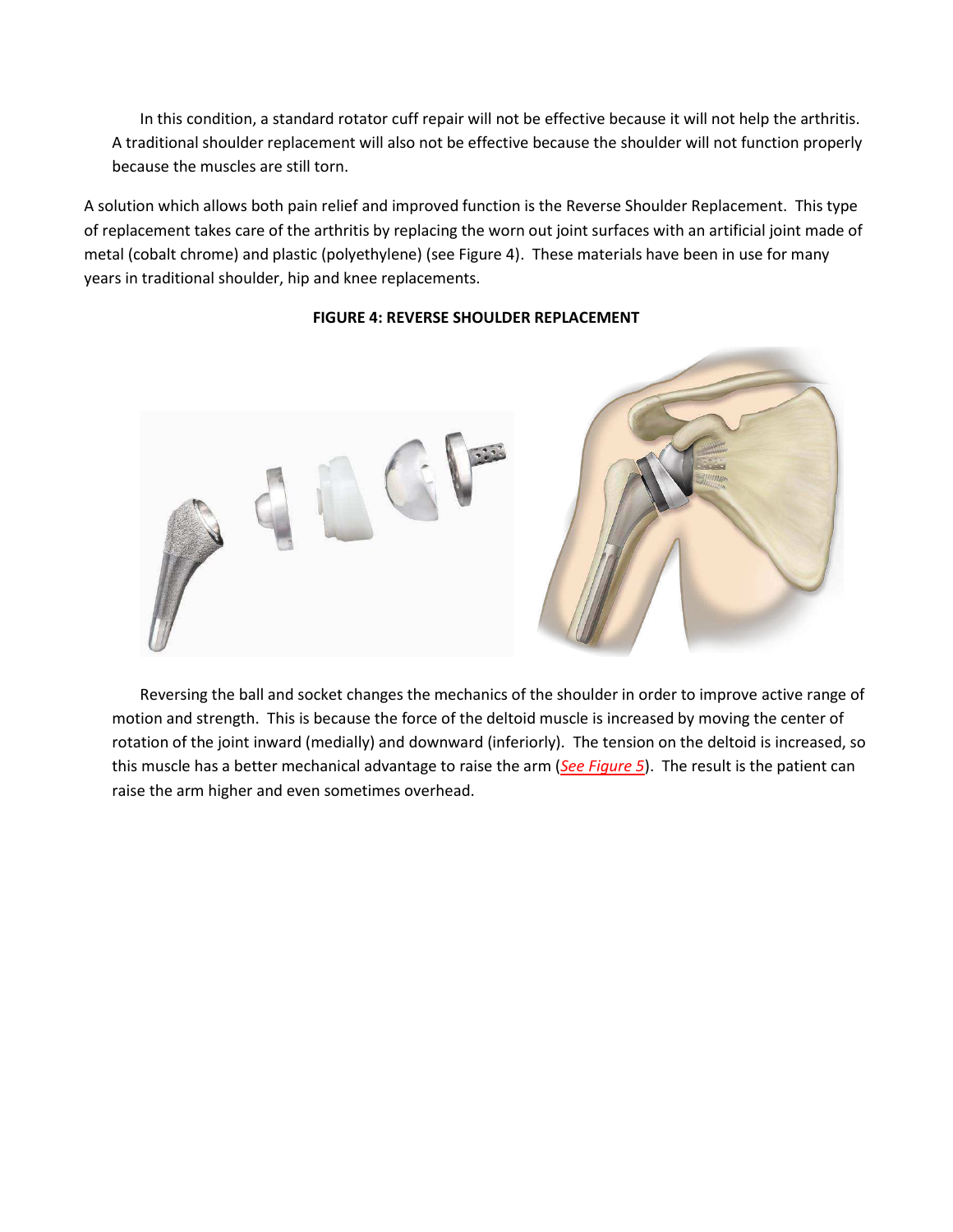### **FIGURE 5: Mechanics of a shoulder with rotator cuff tear arthropathy**

### **Shoulder with rotator cuff tear arthropathy Shoulder after reverse shoulder replacement**



# Deltoid muscle lengthened

### 2. SHOULDER FRACTURES

Some shoulder fractures are complex and involve the part of the bone where the rotator cuff tendon inserts (the greater and lesser tuberosity). In these cases the bone and tendons might not heal with a conventional plate and screws. Replacement with a conventional partial shoulder replacement by only the replacing the humeral head (ball) may also fail due to tearing of the rotator cuff. In these situations a Reverse Shoulder Replacement may be a good treatment alternative.

### 3. COMPLEX PROBLEMS AND FAILED PRIOR SURGERY

Some patients may have failure of a prior surgery, which results in loss of rotator cuff tendon function, and bone on the humerus (ball) or the glenoid (socket). Examples include a failed shoulder replacement for fracture or arthritis and a failed rotator cuff repair. The reverse shoulder prosthesis offers the option to alleviate pain and also restore shoulder function in some of these difficult situations.

### REASONS NOT TO DO SURGERY

- 1. Active shoulder infection
- 2. Nerve injury affecting the deltoid muscle
- 3. Young patient with expectations for heavy use of the shoulder

### WHAT TO EXPECT WITH THE REVERSE SHOULDER REPLACEMENT

 This shoulder replacement has been used in Europe for more than 20 years. While the experience has been very successful, some complications have been reported. Most patients report minimal or no pain after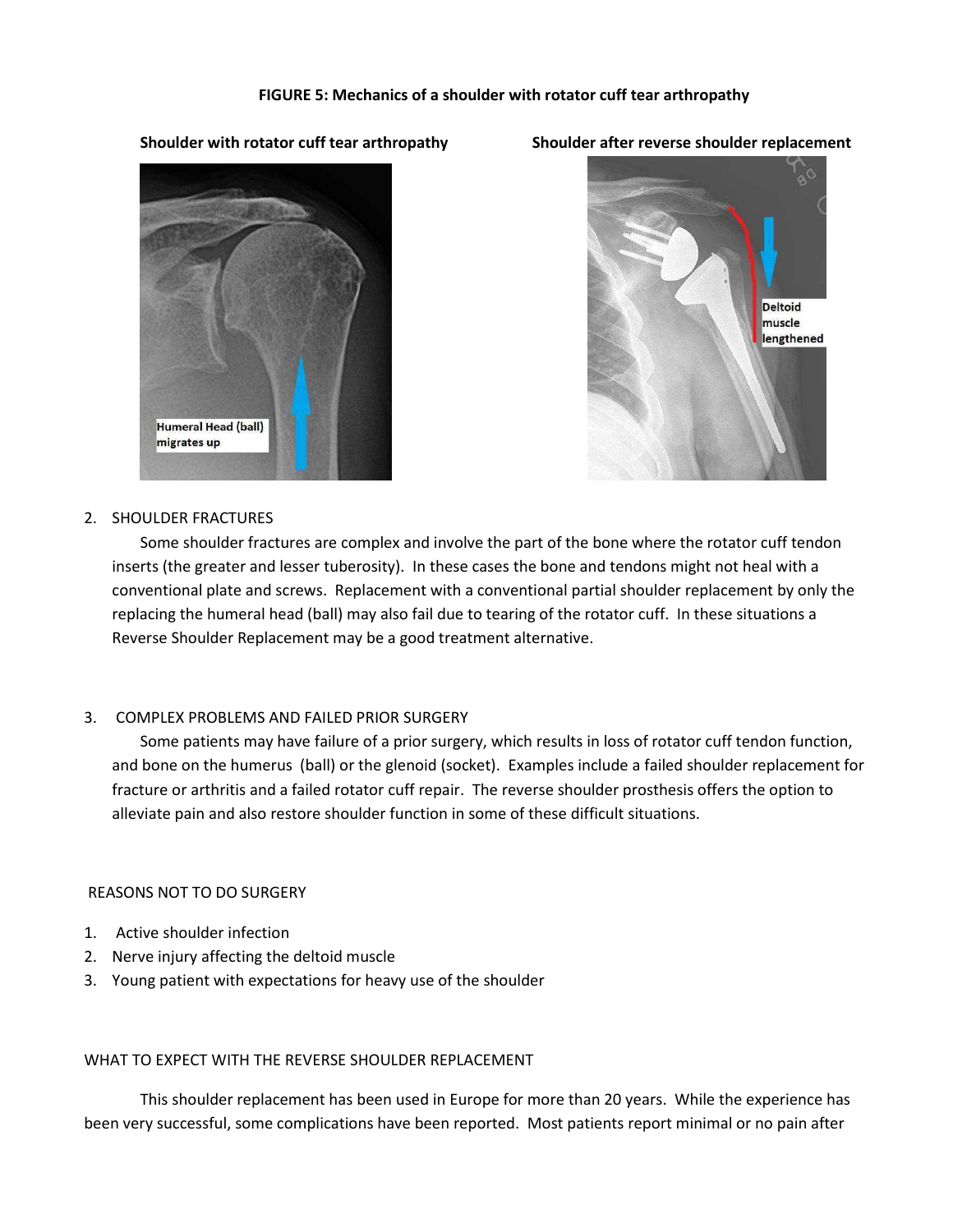surgery and most are able to raise the arm much higher than before surgery (*See Figure 6*). When this surgery is performed for difficult problems the complication rate may be higher than a standard replacement.



**FIGURE 6: Patient a Reverse Shoulder replacement on the left shoulder** 

COMPLICATIONS can include the following

- 1. Infection
- 2. Instability of the joint replacement (it can dislocate)
- 3. Fracture of either the humerus (arm) or glenoid (socket)
- 4. Nerve injury
- 5. Loosening of the joint replacement
- 6. Anesthesia problems

BEFORE SURGERY